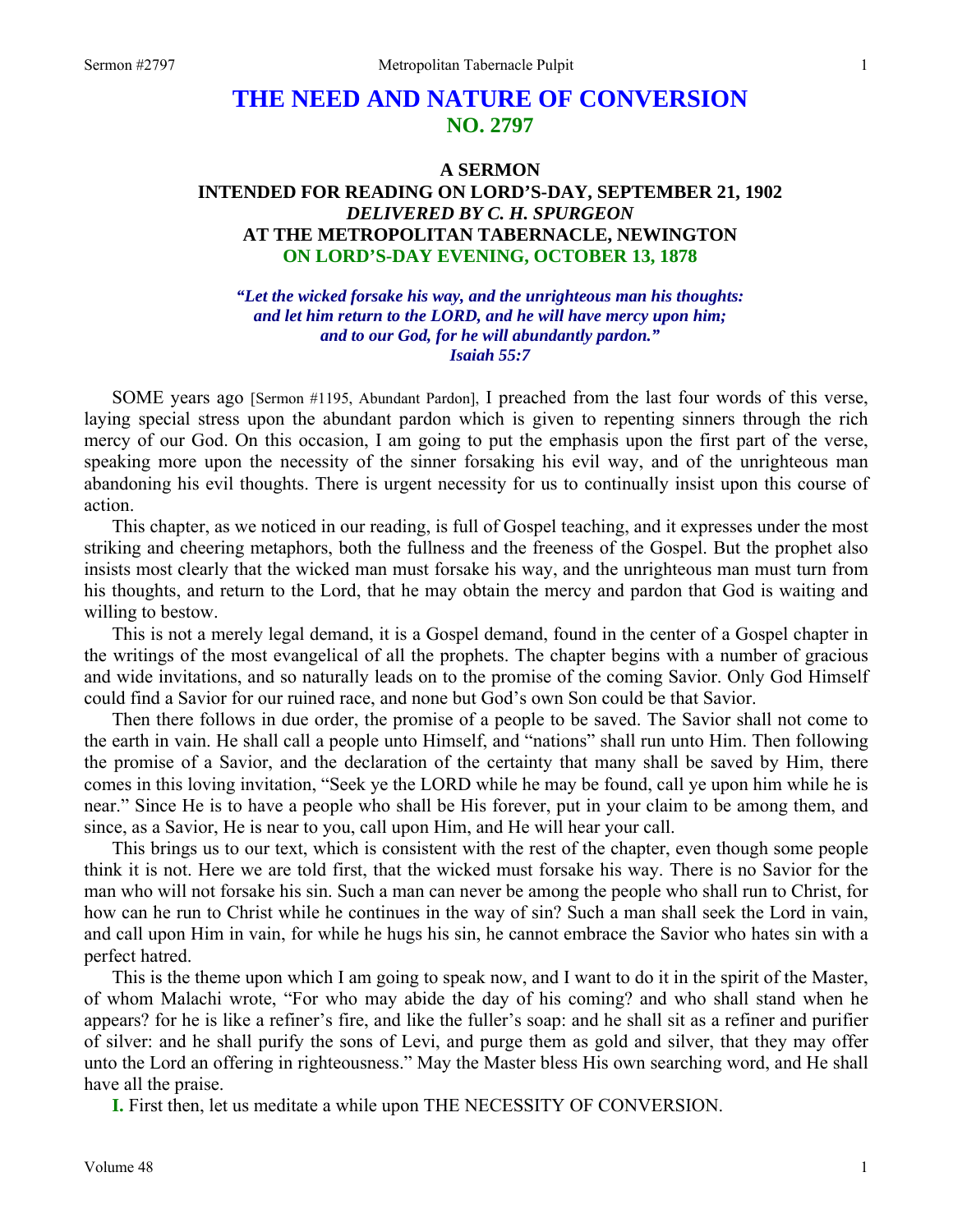If a man is to be saved, he must turn from his sins. "Right about face!" is the marching order for every sinner. There is no hope of forgiveness for him if he will continue with his face as it now is. He must turn from his sin if he would be saved.

This will be at once evident to you when I ask*—How would it be consistent with the holiness of God for Him to put aside our past sin, and then to allow us to go on sinning as we did before?* How could He be thought to be just and pure if He should remit the punishment for past transgressions, without seeing in us any determination to abstain from such sin in the future? Christ Jesus came into the world to save sinners, but He never came here to spare their sins. God would never have sent His Son to this earth to be the messenger of sin, yet Christ would be nothing better than the messenger of sin if He had come, and said to men, "You may continue in your sin, yet I will forgive you. You may live as you like, yet you shall find mercy with the Lord at the last."

It must strike you in a moment, that such a course as this would be inconsistent with the character of the Judge of all the earth, who must do right. There is no such teaching as that in the whole of the Scriptures, and he who dares to believe it, believes a lie. Nowhere in the whole compass of revelation, is there a promise of forgiveness to the man who continues in his iniquity. There is a promise of pardon to the sinner who forsakes his wicked way, and turns from his evil thoughts, there are many promises of forgiveness to those who confess their sins in humble penitence, and who seek to live new lives under the power of the Holy Spirit.

Possibly, someone would remind me that the greatest promises are given to those who believe in the Lord Jesus Christ. That is quite true, but the faith which believes in Jesus is a living and active faith, which works in the soul a hatred of sin, and if a man says, "I believe in Christ," and yet continues to delight in sin, he is a liar, and the truth is not in him, for "faith, if it hath not works, is dead, being alone." That faith alone will save us which is proved to be a vital and real faith by bringing forth "fruits meet for repentance."

It is no use wanting or trying to be saved without a change of heart, and a change of life. "Ye must be born again," is Christ's own word to all unregenerate sinners. Without holiness no man shall see the Lord. "Be not deceived; God is not mocked: for whatsoever a man soweth, that shall he also reap." There has never been any revocation of these truths, and again I repeat that in the whole compass of the Word of God, there is no promise of pardon to the man who continues in his iniquities.

Neither, dear friends, is there *a single case in fact, nor one emblem in parable,* that would lead any man to hope that he could keep his sins, and yet be saved. If you remind me of the woman in the city who was a sinner, I also remind you that her life had been completely changed, otherwise our Savior would not have permitted her to wash His feet with her tears, and wipe them with the hairs of her head. Saul of Tarsus was guilty of the great sin of persecuting the saints, but see what a changed man was Paul the apostle of the Gentiles. Zacchaeus, the rich tax gatherer, offered to make full restitution and recompense to any whom he might have wronged. So is it evermore where the grace of God works effectually.

When the Lord Jesus Christ saves a sinner from the punishment of sin, He also saves him from the love of sin—He makes him holy as well as makes him happy and safe. The same lesson is taught in our Lord's parables. For instance, there was no rejoicing over the lost sheep while it was still wandering away from the fold, the joy began when that lost sheep was found, and was brought home on the shepherd's shoulder.

A more striking example is that of the prodigal son. There was no joy over him while he was in the far country and no kiss for him from his father while he was feeding the swine. He must come back, he must say, "Father, I have sinned," there must be the forsaking of his former evil ways, or else there could be no enjoyment of his father's forgiveness.

We must ever say, as plainly as we can possibly say it—If you will keep your sins, you shall go to hell, but if you would go to heaven, you must part company with your sins. He who would be married to Christ must first be divorced from sin. There is no possibility of walking in the way of the Lord and at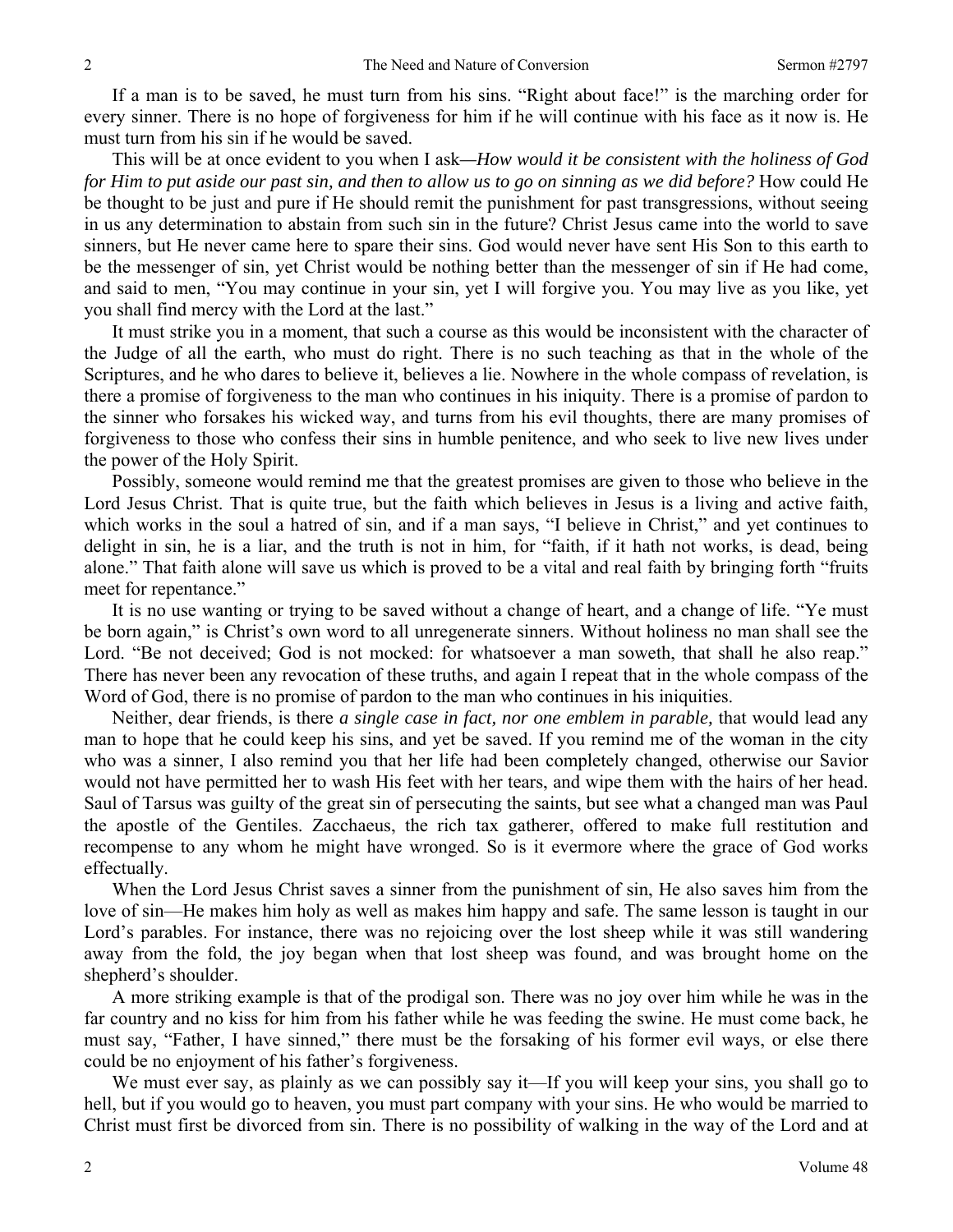the same time, treading the pathway of evil. "No man can serve two masters." No one can, at the same time, be a servant of the Savior and a servant of Satan.

Besides, dear friends, our common sense tells us that *it would be highly dangerous to society* if men were to be pardoned, and yet were not to be renewed in character and life. If Christ should meet with a man, and say to him, "I forgive you because of the precious blood I shed for you on Calvary, go and be a drunkard still, go and be unchaste, go and be a thief," this would be the way to undermine the very pillars of society, and very soon, we would not be safe in our beds. If there were no laws, or if the laws had no system of punishment for the guilty, human society would cease to be endurable. He who rules all things righteously will never set up such a scheme as this. The Judge of all the earth must punish sin, He will by no means clear the guilty.

Moreover, *it would be a serious injury to the man himself* if he could be pardoned, and yet not be changed. For God to forgive us without renewing us would be a frightful peril to ourselves. A man, finding himself so easily forgiven, and having no change of heart, would plunge into sin worse than ever, and so far as my observation is concerned, I have come to the conclusion that the very worst form of character is produced in a man who for some reason or other, thinks himself to be a favorite of heaven, and yet continues to indulge in sin.

I recollect the thrill of horror which passed through me in my youthful days, when I heard a man, who was accustomed to be drunk, boast that he could say what none of his drinking companions could say, namely, that he was one of the elect of God. I felt, child as I was, that he was one of the devil's chosen followers, and I do not doubt that he really was.

If a man once gets into his head such a perverted notion of the free grace of God as to imagine that it is compatible with the love of sin, and a life of sin, he is on the high road to being made into the worst conceivable character, and if such a man as that could be delivered from all the consequences of his sin, from all such consequences as might be looked upon as arbitrarily fixed by the punishing hand of God (I know that I am talking of an impossibility), even then he must be miserable. Such a man must go on from bad to worse, and sin, whatever we may think of it, is misery. The worm that never dies is sin, the fire that is never quenched is sin, and hell is sin fully developed. "Sin, when it is finished, bringeth forth death," and that second death is hell.

O sirs, if you could get rid of the disease, the pain, the headaches, the qualms of conscience which follow upon indulgence in sin, it would be a mischievous riddance for you, for the very pain that is caused by sin is part of God's way of calling to you to come back to Him. As long as you are in this world, the consequences that follow after certain forms of sin are really, with all their bitterness—and they *are* bitter—but a healthful tonic that should make you give up sin, and turn to God.

If you go on sinning, you cannot be saved. If you continue to love sin, and to practice it, you cannot be saved. Think, for a moment, what any other result would involve, if it were possible for a man to live in sin, and yet be forgiven, what would be the value of the work of the Holy Ghost? He has come in order that we may be born again, and have new hearts and right spirits, but if men could be forgiven without having new hearts and right spirits, of what service would the Holy Spirit be?

This would be contrary also to the whole design of Christ in our salvation. The angel said to Joseph before our Savior's birth, "Thou shalt call His name Jesus: for he shall save his people from their sins," but if they can be saved in their sins, where is the meaning of His name? When He hung upon the cross and one of the soldiers with a spear pierced his side, "forthwith came there out blood and water," but what is the use of the purifying water if we need not be purified, and can be pardoned without being cleansed?

Paul wrote to Titus that Christ "gave himself for us, that he might redeem us from all iniquity, and purify unto himself a peculiar people, zealous of good works," but how can that purpose be accomplished if men can be pardoned and yet continue to live in sin?

Besides that, the very character of heaven prevents such a thing being done, we know that the unholy cannot enter there, nothing that defiles can pass the watchers at the pearly portals, therefore, be you sure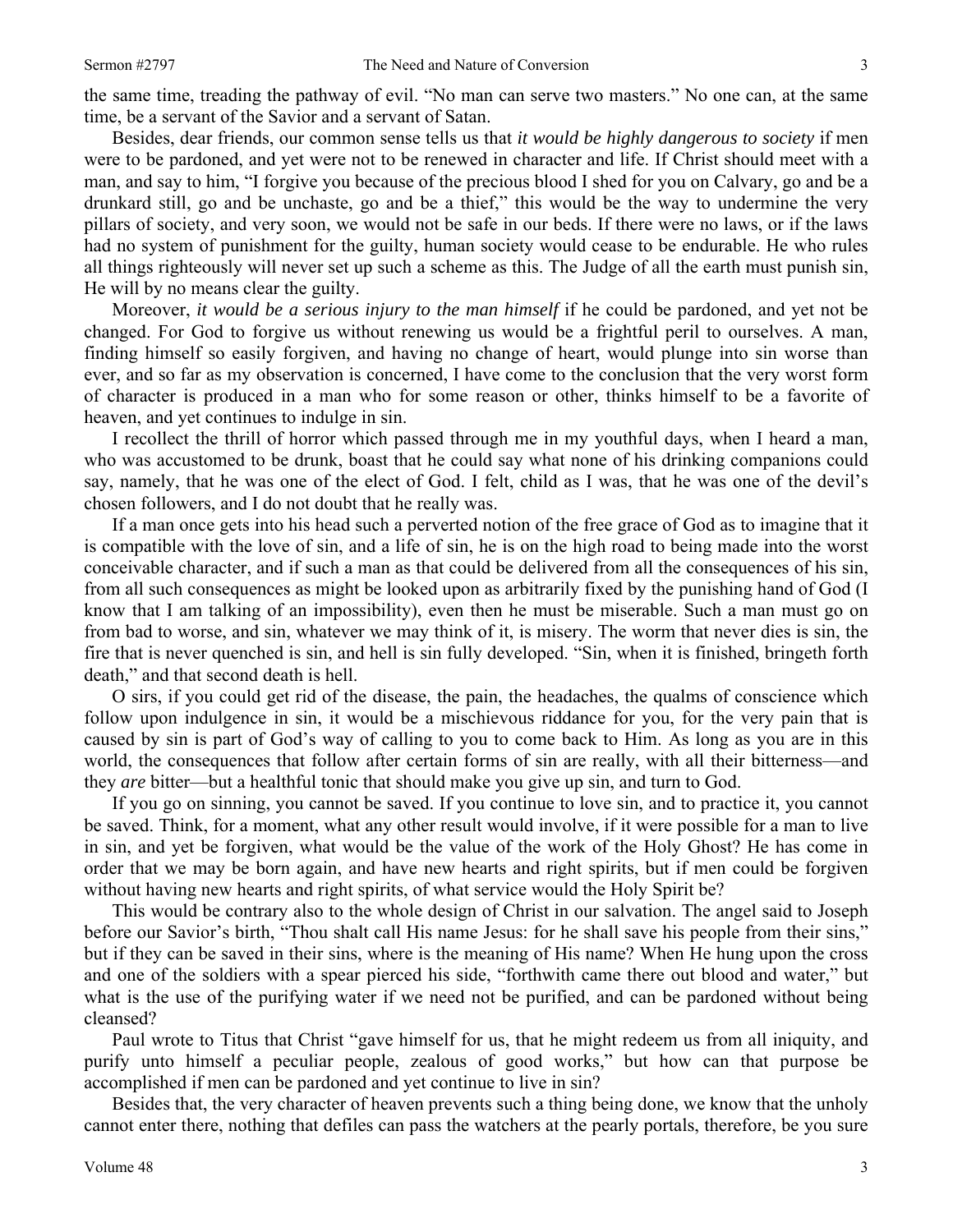of this—that you can never enter heaven, and you can never have forgiveness, if you continue to cling to your sins. You must forsake them, or mercy cannot be yours.

**II.** Having spoken thus upon the necessity of conversion, I turn, for a little while, to the second part of our subject, THE NATURE OF THIS CONVERSION. How is it described here?

First, *it deals with the life,* "Let the wicked forsake his way." Observe that it is "his way" that he is to forsake, that is, his natural way, the way in which he says he was brought up, the way that his natural affections, and propensities, and passions lead him. He must forsake his way, even though it is the way in which he has walked these thirty, forty, fifty, sixty, seventy, or even eighty years, he will have to get out of this way, however much he may delight in it.

Possibly, he has now got to love sin so much that he says he could not give it up. There are some sins which men roll under their tongues as dainty morsels, but if you are to be saved, you will have to give them up. If you would have mercy of God, you must give them all up. You must give up your old sins, your sweet sins, your pet sins, the sins of the flesh, with all their pleasure, and the sins of the mind with all their pride must be given up, for notice that word "forsake." "Let the wicked forsake his way." It does not say, "Let him own that his way is bad."

There are some who will say, "Oh, yes, I know that my way is very wrong," and there they stop. Such an admission as that will not save you, my friend, you must forsake your way as well as own that it is wrong. To know that it is wrong, and yet to go on in it, will double your sin. This kind of confession will not help you in the least, on the contrary, it will only increase your guilt. You must forsake your wicked way if you are to be forgiven.

"Oh, sir," you say, "I am very sorry for all the sin that I have committed!" I am glad that you are, and I hope that you will be still more so, but that sorrow alone will never save you. It is not saying, "I am sorry," nor yet your being sorry for your sin that will save you, that is right as far as it goes, but you must forsake the sin as well as be sorry for it. "I must forsake it, well, I resolve that I will do so." Yet that resolve by itself will not save you, for there are plenty of good resolutions that are good for nothing. You have to actually forsake your wicked way before you have complied with the requirements of our text.

I know how the devil will try to deceive you, when you have made a good resolution. He will say, "Ah, you are a fine fellow, and that is a splendid resolution of yours!" Yet mere resolutions are not worth a penny a thousand, we must act, not simply resolve what we mean to do. We must not be like the man who owes a lot of money, and has not a penny to pay, yet who keeps on saying to his creditors, "I hope I shall be able to pay you tomorrow." Then, when that day comes, he says he is very sorry, but he missed the friend he expected to see, so he must postpone the payment for a few days, yet when the few days have passed, there is still nothing forthcoming. So it is with many who resolve to forsake sin, they are like those who promise, but never pay. This will not do, you must forsake your sin if it is to be forgiven.

"I will tell you what I will do," says one, "I will still keep to my old way, but I will not travel quite so rapidly in it, I will not live such a fast life as I have done." I tell you, friend, that you must forsake that old way of yours altogether if you would be saved. If you stand still in it, if you are decent and respectable in it, all that will avail you nothing. You must clear right out of it, for so our text puts it, "Let the wicked forsake his way."

In plain terms, the prophet means just this. Is your way the way of the drunkard? Now, no drunkard can ever inherit the kingdom of God as long as he continues a drunkard, so you cannot be saved if you remain in that condition. Are you a thief? Do you privately cheat in business? All that kind of thing must be given up. It is no use for you to say, "I *will* do it, and yet go to heaven." You will be damned unless that sin, as well as others, is given up. Or have you been a blasphemer? Do you talk profanely or filthily? You must wash all that foulness out of your mouth if you would be saved, "Let the wicked forsake his way."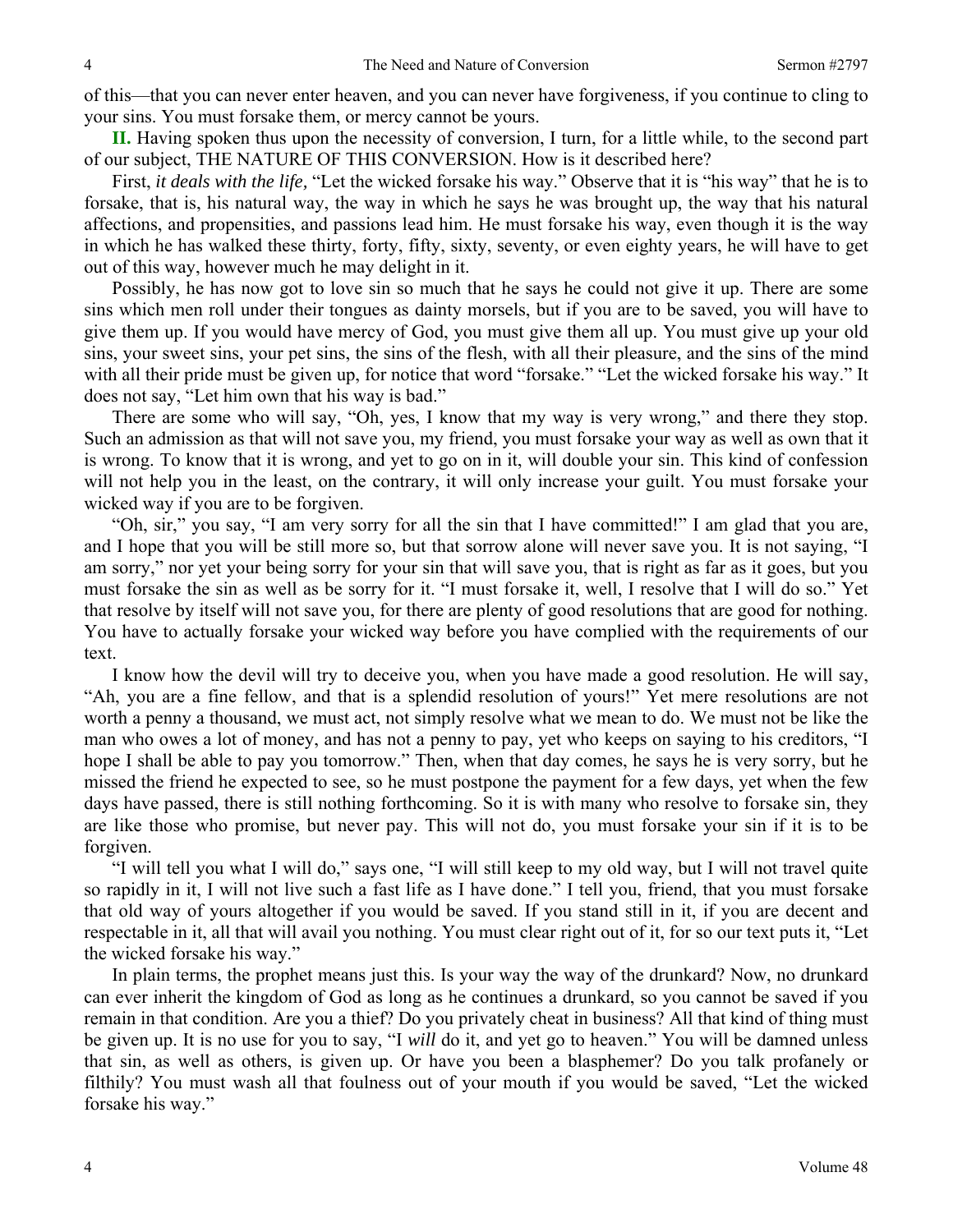Am I addressing any who have practiced vice in unmentionable forms? Oh, how many there are who do that and yet are not ashamed! You must forsake all that, young man, or old man either, it is no use mincing matters with you. If you mean to go to hell, go on with your wickedness, but if you would be forgiven for the past, you must cut all connection with these evil things for the future. I most solemnly assure you, in the name of God, that there can be no compromise about this and every other sin.

"Let the wicked forsake his way," whatever the ways may have been. If it is a filthy way, a fleshly way, a way of lust, a way of self-indulgence, any way of sin—it must be forsaken. You must abandon it, or else you must abandon all hope of ever getting to heaven.

"That is pretty strong language," says someone. Do you think so? I shall have to use still stronger expressions presently, for the next point concerning the nature of this repentance is that *it deals with the man's thoughts,* "Let the wicked forsake his way, and the unrighteous man his thoughts." "But thoughts are free," says some unthinking person, "I shall never be hanged for my thoughts." No, perhaps not, but have you never heard that old saying, "A man may not be *hanged* for his thoughts, but he may be *damned* for his thoughts," for in thought, is often the very essence of sin. A deed might in itself be colorless, but the motive for doing it—the thought at the back of it—puts the venom, and virus, and guilt into the deed.

As that is the case, what sort of thoughts must the unrighteous man give up? He must give up a great many fine opinions of which he is very proud—his opinion about God, for instance. It is possible that he has thought nothing of Him, or if he has thought of Him at all, he has dared even to judge his Creator, and to find fault with what God does. Ah, sir! You must give up all such thoughts of God, and you must come to reverence Him, and to regard Him as so great that you are less than nothing in comparison with Him.

You will also have to give up your opinion concerning God's law. You thought it was too severe, too stringent, and that you could improve it a great deal. You will have to confess, with the apostle Paul, that the law is spiritual, and that you are "carnal, sold under sin." You will have to change your mind upon a great many subjects if you really wish to be saved. You will have to forsake your old thoughts concerning sin. You said, "Oh, it is a mere trifle—a peccadillo! Poor helpless creatures as we are, God won't be angry with us for such a little thing as that." You will have to feel that sin is exceedingly sinful, a great and deadly evil, or you will never be likely to seek and to find peace with God.

You will also have to change your mind about the Lord Jesus Christ. He is nothing to you now, but He will have to be everything to you if you are to be saved by Him. You will have to change your mind about yourself, you fancy that you are a fine fellow now, but you will have to regard yourself as less than nothing before you come to your right position before God. If ever you are to find mercy at His hands, you will have to forsake your present thoughts on all these matters.

Do you ask, "What other thoughts shall we have to forsake?" I reply—a whole set of thoughts in which many people indulge. To the ungodly man, it is often quite a treat to sit down, and think of what he calls the jolly days of his youth when he sowed his wild oats. He wishes that he had a handful or two of them left. Ah, sir! You will have to give up all thoughts of that sort, but you will have to think of those past days with bitter tears of sorrow over the sins that you then committed.

The ungodly man often pictures to himself scenes of carnal delight, and if he cannot have a share in such scenes, he often wishes that he could. I would remind any of you, who have ever done so, that you may commit every sin forbidden in the Decalogue, without having actually committed any one of them, by simply reveling in them in your thoughts.

Remember that solemn affirmation of the Lord Jesus Christ concerning the seventh commandment, "I say unto you, That whosoever looketh on a woman to lust after her hath committed adultery with her already in his heart," and learn from it how our Lord meant His interpretation to apply to the whole law, so that we should understand that the very thought of evil is sin, and to suck it down as a sweet morsel to think upon, even though we never dared to perpetrate the act, is still a gross evil, and if we would be forgiven, we must forsake all these vile, flesh delighting thoughts.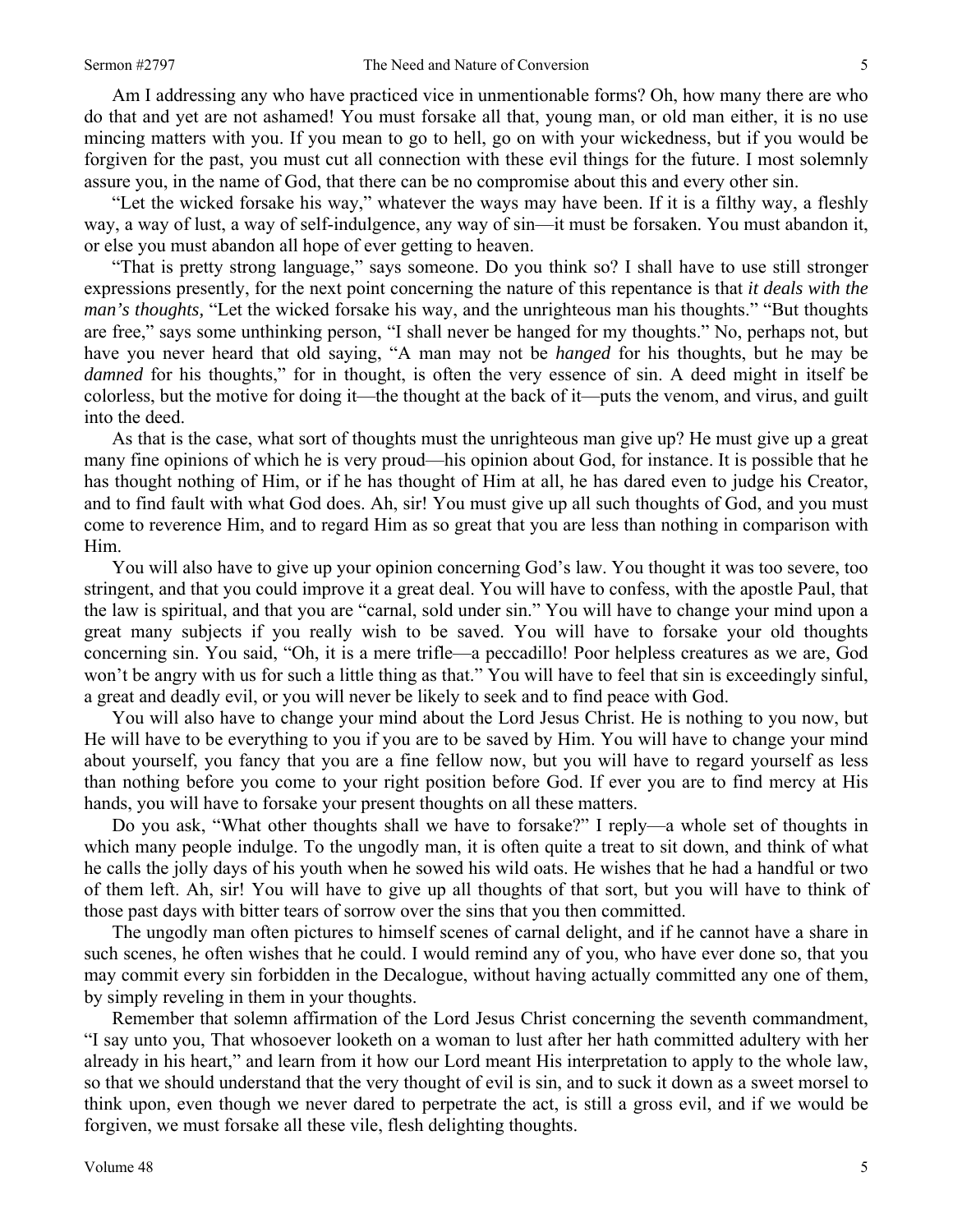We must also forsake our thoughts in the sense of turning from all purposes of evil. That indeed is the main meaning of the Hebrew word used here, "Let the unrighteous man forsake his purposes." You say that you will do this or that, without any thought of whether God would have it so or not. Possibly it is your purpose, as you express it, "to have your fling." You have come up from the country, young man, you are pleased that you have gotten away from your mother's apron strings, and now you are going to have your own way.

Forsake all such thoughts, I implore you, and if any, whom I am now addressing, have formed any purpose of sin—if you have resolved to indulge in this or that evil, whatever it may be, I charge you, if you desire to have eternal life, to hate all such purposes and thoughts of sin. The garment spotted by the flesh must be flung away from us, and the very thought of evil must be banished from our minds as far as it is possible for us to do so.

Nor is this all, for the text further says, "and let him return to the LORD," so that this conversion *deals with the sinner in his relation to God*. He who would find mercy must return to God to obtain it. Do you ask how you are to do so? Well first, you must begin to think about God. I really believe that some of you do not think half as much about God as you do about the Sultan of Turkey, and with some of you, almost anybody is a greater factor in your life than God is.

With some of you, it would not make any difference if there were no God at all, except that you would be rather glad if that could be proved to be the case, for you would feel easier in your mind, and could, in such a case, go on in your sin without any of the compunction that you now feel.

Yet, is it not a singular state of mind for a man, who knows that he is a creature made by God, but who really cares so little about Him that if he could be assured that there were no such being, he would be better pleased than he is now? Oh, what a wretched state your heart must be in if it feels like that! It will have to be greatly altered if you are ever to be saved.

So, first, you must begin to think of God, and then, thinking of Him, you must yield to Him, give up your will to His will, and doing that, you must pray to Him, cry to Him for mercy, and then you must trust Him. Especially you must accept His ways of salvation by faith in Jesus Christ, and when you do that, then you will be sure to love Him. When you get as far as that, you will be a new creature altogether. Then, God will delight in you, then, it will be misery to you to be out of His presence, and it will be the highest joy of your life to have constant communion with Him.

**III.** Now I finish with the third part of our subject, that is, THE GOSPEL OF THIS CONVERSION.

Possibly somebody says, "You have been preaching to us the law, sir." No, I have not. The law says nothing about repentance. The law curses you from the very first moment when you have broken it. That gracious message, "Repent ye therefore, and be converted, that your sin may be blotted out," is not the utterance of the law, but of the Gospel.

I will try briefly to show you the Gospel of it. It lies, first, in the fact that *God has promised that He will abundantly pardon those who turn from their evil ways,* "Let him return to the LORD, and he will have mercy upon him; and to our God, for he will abundantly pardon."

To the man who confesses his guilt, the law says, "Yes, you are guilty, and you must suffer the penalty attached to your crime." If a person pleads "guilty" in a court of law, the judge does not say to him, "If you will promise amendment, you may go free." No, he pronounces sentence upon him, and God, the righteous Judge, might justly have done the same to us, but instead of doing so, He says, "Forsake your wicked way, and your evil thoughts, and turn to me, and I will abundantly pardon you. Only repent of your iniquity, and abandon it and it shall all be blotted out. All the evil of your past life shall be forgiven and forgotten, and your sins and your transgressions I will not remember against you any more for ever." Oh, precious Gospel message! Who would not turn from his sin when such a gracious promise awaits him in the turning?

Yet there is more even than that, a great deal, for not only does God bid men turn to Him, but *He enables them to turn to Him,* so the Gospel of this passage is that God the Holy Ghost is freely given to sinners to turn them, first in their hearts, and then in their lives. What you cannot do of yourself, the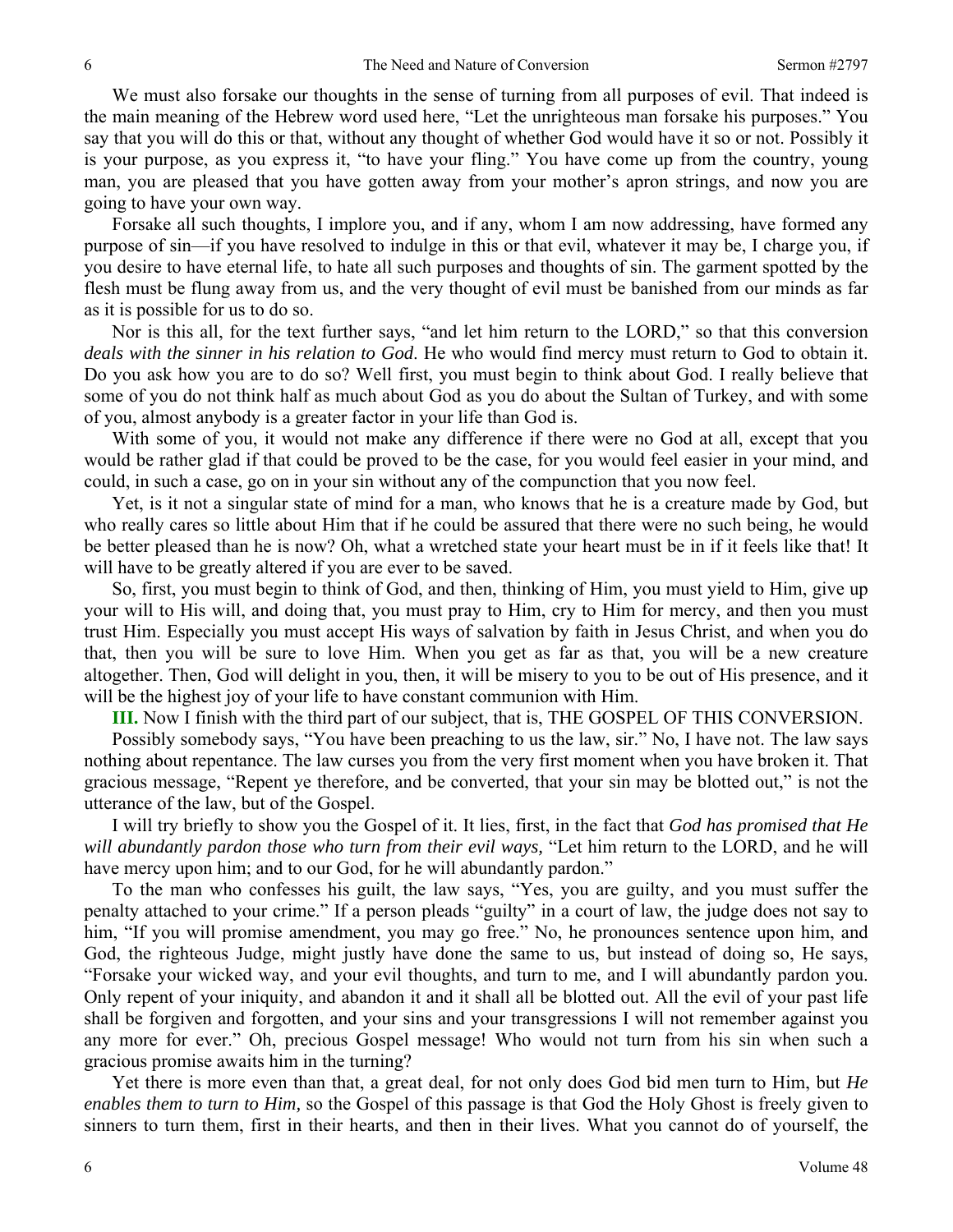Holy Spirit will enable you to do, or will do for you. There is no form of sin which you cannot conquer by the power of the Spirit of God, and that Spirit is freely given to all who sincerely seek His aid.

He is here on earth still. On the day of Pentecost, He descended from heaven, and He has never gone back. "But," says someone, "the Holy Spirit was given to the saints." Yes, I know He was, but He was also given to sinners like yourself, for Peter said to those who were awakened on the day of Pentecost, "Repent, and be baptized, every one of you in the name of Jesus Christ for the remission of sins, and ye shall receive the gift of the Holy Ghost. For the promise is unto you, and to your children, and to all that are afar off, even as many as the Lord our God shall call."

I wish that many of you would pray the prayer, "Turn us, O God, and we shall be turned." You must be turned by sovereign grace, if you would really turn unto the Lord, and you must forsake your wicked way, and your evil thoughts, if you are to be saved, and you cannot do this of yourself, but the Holy Spirit has been given on purpose to enable you to do it.

There is a further Gospel message in the fact that *Jesus Christ Himself came into the world on purpose that this Divine Spirit might be given in connection with the exercise, by men, of faith in Him*. One of the simplest declarations of the Gospel is, "He that believeth on the Son hath everlasting life," and one of the last sayings of our Lord Jesus Christ before He went back to heaven was, "He that believeth and is baptized shall be saved." To believe is to trust, and whosoever trusts Christ Jesus, depends upon the merit of His death, relies upon the excellence of His atoning sacrifice, and proves the reality of his faith by confessing it in the Scriptural way, such a man shall assuredly be saved, and in order to his being saved, he shall receive the gift of the Holy Ghost by whose almighty power he shall be enabled to conquer the sin that still dwells within him.

Once more—and this is the part of the Gospel that is the best of all—in order that you might be able to believe that God can have mercy on the guilty, and in order that you might be saved, *God gave His Son, Jesus Christ, to offer a full and complete atonement for sin*. I never weary of preaching that glorious truth to you, but I long that when I have done so, you may close in with Christ, and that Christ may close in with you, that you may be eternally saved. According to the righteous law of God, sin must be punished. Conscience tells you that it is not possible that guilt should go without its due penalty. Therefore it was that Jesus came, and bore the dread penalty that was due to sin. The lash of the law must fall on someone, so He bared His shoulders to its terrible blows. The sword of divine justice was unsheathed, and it must smite someone, so Jesus gave His heart to that sword's point, and quenched the flaming blade in the crimson fountain of His own blood.

Now that this has been done, God can be just, and yet the Justifier of everyone who believes in Jesus, and the effect of that atoning sacrifice upon everyone who truly trusts to it is that he finds himself so changed that he hates the sin he formerly loved, he rushes out of the wicked way in which he once delighted, he abhors the thoughts that once charmed him, and he turns to the Savior whom he once despised.

### **EXPOSITION BY C. H. SPURGEON**

#### *ISAIAH 55*

This chapter might very well have been found in the Gospel according to Matthew, or Mark, or Luke, or John, for it is so plain, so simple, and so full of Gospel teaching.

**Verse 1.** *Ho, every one that thirsteth, come ye to the waters, and he that hath no money; come ye, buy, and eat; yea, come, buy wine and milk without money and without price.* 

Oh, the freeness of Gospel provisions, and at the same time, their fullness, their plenty, their variety, their sufficiency! Here is a mention of "wine and milk." It is not enough for the Lord to bid us "come to the waters," but He invites us to partake of the choicest luxuries upon which the soul can be fed, He calls us to be filled even to the full, and to accept everything for nothing, "without money and without price."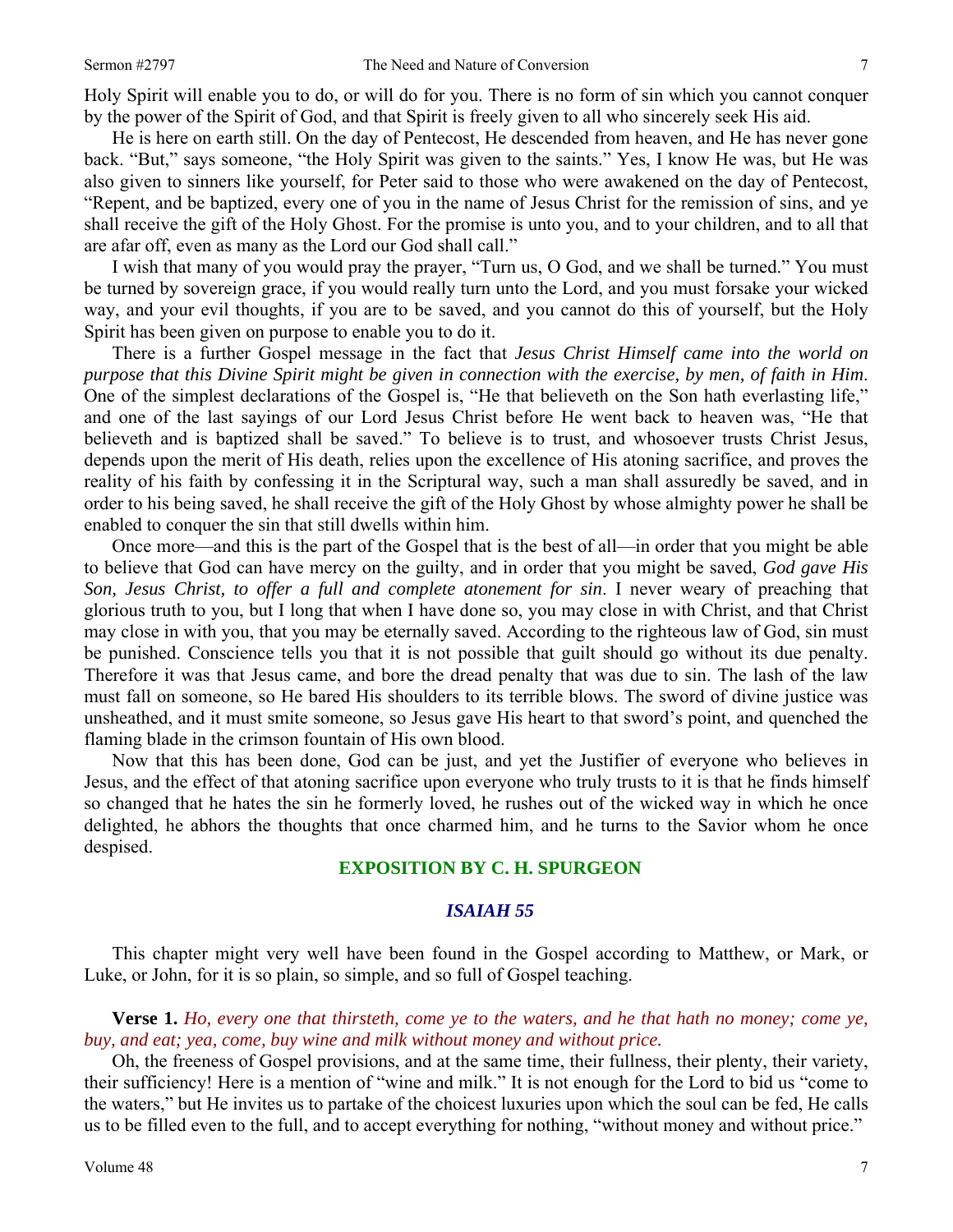### **2.** *Wherefore do ye spend money for that which is not bread? and your labour for that which satisfieth not?*

Why do you act thus? Can you give any explanation of such folly? The Gospel is consistent with the highest reason, and to believe in Christ, is not a thing for which we need make any apology. It is a foolish thing not to believe in Him—a foolish thing to be living for the world—to be spending our time and strength for our attainment of some inferior objective which can never satisfy the soul. This "wherefore" is not applicable to the Christian, it is applicable to the worldling, yet he often thinks himself the only wise man on the face of the earth. "Wherefore do ye spend money for that which is not bread? and your labour for that which satisfieth not?"

**2-3.** *Hearken diligently unto me, and eat ye that which is good, and let your soul delight itself in fatness. Incline your ear, and come unto me:* 

What a stress these Gospel passages lay upon hearing the Word! "Faith cometh by hearing." All the sights, all the shows, all the gorgeous processions, and all the external ceremonies in the world, will never convert a single soul, but God says, "Hearken diligently unto me….Incline your ear, and come unto me."

#### **3.** *Hear, and your soul shall live;*

Do not cavil, but hear. Do not come to find fault with the Word, but "Come unto me," saith the Lord, "Hear, and your soul shall live."

#### **3.** *And I will make an everlasting covenant with you, even the sure mercies of David.*

What a surprising promise this is for God to make to men who are so poverty stricken that they have "no money" in their hand, or in their pocket—nothing in fact, that they can bring to Him! Yet the Lord says, "I will make an everlasting covenant with you." Will God enter into covenant with a poor sinner, and pledge Himself, by promise and by oath, to do him good forever? Yes, poor troubled, sinful soul, the Lord, in infinite mercy, is even now calling you by His grace, I trust, and as surely as you do come to Him, He will make with you "an everlasting covenant, even the sure mercies of David."

#### **4.** *Behold, I have given him for a witness to the people, a leader and commander to the people.*

God's Witness of His great love to us is His own Son. You cannot doubt God's readiness to receive guilty men, since Christ has come in the flesh. You cannot doubt His love to sinners, since His only begotten Son has come to be a Witness to it. Oh, for grace to range ourselves under His banner, and to follow His footsteps, for God has given Him to be "a Leader and Commander to the people"! Nor shall He be a Leader without followers, nor a Commander without an army. Where is He to get His followers and His army? Read the next verse:—

# **5.** *Behold, thou shalt call a nation that thou knowest not, and nations that knew not thee shall run unto thee because of the LORD thy God, and for the Holy One of Israel; for he hath glorified thee.*

Observe, there was no communion between Christ and these people, for He knew not them, and they knew not Him. It is the Scriptural mode of expressing the great gulf between them, yet He is to call them, and they are to run to Him. He is to find His subjects and His soldiers among those who have hitherto been ignorant of Him. What a gracious covenant promise this is! Under the guise of a declaration made to Christ, this is really a promise made to the elect of God, that they shall be brought back from all their wanderings, and be ranged in their ranks beneath the banner of their Lord.

**6-7.** *Seek ye the LORD while he may be found, call ye upon him while he is near: let the wicked forsake his way, and the unrighteous man his thoughts: and let him return unto the LORD, and he will have mercy upon him; and to our God, for he will abundantly pardon.* 

There must be conversion—that is, a turning of the soul, and that must be manifest in the outward life. The wicked must forsake his evil way, but the change must go much deeper than that, there must be a real spiritual conversion. The unrighteous man must forsake his sinful thoughts, and oh, how glorious it is when, after such a generous exhortation, and such a gracious invitation, God sends His Spirit to those whom He calls, to enable them to forsake their own way, and their own thoughts, and to turn unto Him! Wherever there is any such a turning as that, it is certain that "He will abundantly pardon."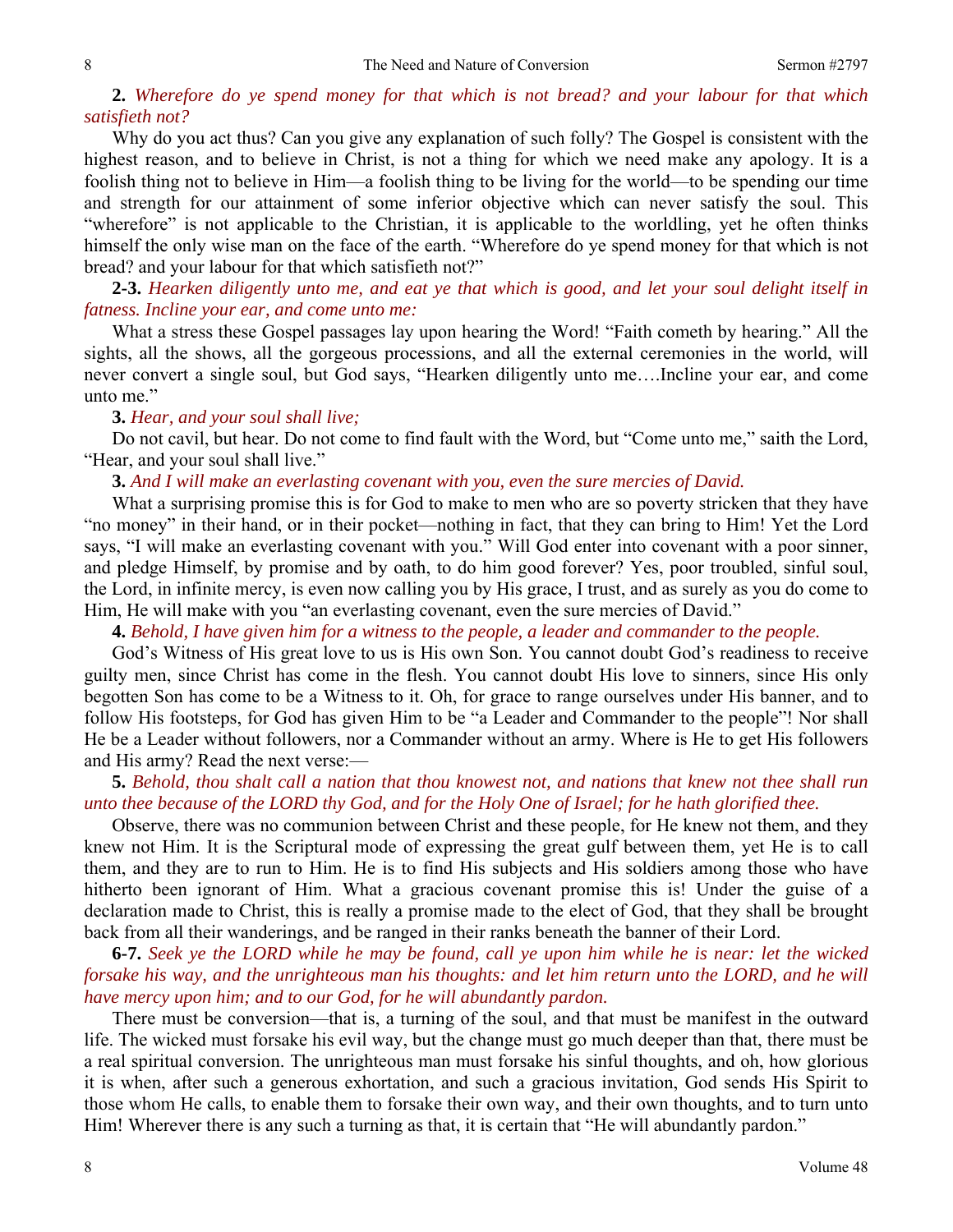**8-9.** *For my thoughts are not your thoughts, neither are your ways my ways, saith the LORD. For as the heavens are higher than the earth, so are my ways higher than your ways, and my thoughts than your thoughts.* 

I think, dear friends, that not only may the unconverted pick up many crumbs of comfort as they hear about the abundant provision of divine mercy, but that the tried people of God may also be much cheered as they think upon the greatness of the Lord's plans for them. You do not understand, tried child of God, what your Heavenly Father is doing with you. A child cannot always comprehend his father's purposes of love, it is not needful that he should. Every father may say to his son, "My thoughts are not your thoughts," but with what an emphasis does our Divine Father say it to us! "As the heavens are higher than the earth, so are my ways higher than your ways, and my thoughts than your thoughts."

**10-11.** *For as the rain cometh down, and the snow from heaven, and returneth not thither, but watereth the earth, and makes it bring forth and bud, that it may give seed to the sower, and bread to the eater: so shall my word be that goeth forth out of my mouth: it shall not return to me void, but it shall accomplish that which I please, and it shall prosper in the thing whereto I sent it.* 

Such a promise as this ought to help us to preach in faith! How full our sermons ought to be of the Word of God, for it is not our word, but God's Word, that is certain to be effectual to the salvation of our hearers!

I recollect McCheyne saying that you will generally find that it is God's Word, not man's comment on God's Word, that is blessed to the conversion of souls. There is a divine charm—a mystic power about the very words of the Lord. I can never doubt the doctrine of plenary verbal inspiration, since I so constantly see in actual practice, how the very words that God has been pleased to employ are blessed to the souls of men—not merely their sense, but the very language.

Sometimes, a plural instead of a singular noun, or one particular word, instead of its synonym, will be made, in the hands of the Spirit of God, the means of reaching some character which otherwise would not have been reached. Blessed be God that we do believe in His Book. We cannot, we will not, give up a jot or a tittle of it—the dot of an i, or the cross of a t. We believe that no part of the Word of the Lord will return to Him void, but it shall accomplish all His good pleasure, and prosper in the thing whereunto He has sent it.

### **12.** *For ye shall go out with joy, and be led forth with peace:*

That shall be your happy condition when you have once fed upon Christ. When you have entered into covenant with God, you "shall go out with joy, and be led forth with peace."

# **12.** *The mountains and the hills shall break forth before you into singing, and all the trees of the field shall clap their hands.*

And many of us can testify that it is so. Once reconciled to God, all nature seems to wear another aspect. Whatever the weather is, it pleases us because it pleases Him who sends it to us, and when we look upon the beauties of nature beneath the sunlight, there is a peculiar glory upon them, for the light of God, that shines more brightly than the sun, is, to the believing eye, upon everything.

# **13.** *Instead of the thorn shall come up the fir tree, and instead of the brier shall come up the myrtle tree: and it shall be to the LORD for a name, for an everlasting sign that shall not be cut off.*

Wherever God's Word is, there are transformations. Miracles, though we see them not in the natural world, are abundant in the spiritual realm. Conversion is the great standing proof of the presence of the Holy Ghost, and His abiding presence is the perpetual witness to the truth of the Gospel. Beyond all arguments from internal or external evidence, stands this one, the Word of God is effectual in the salvation of sinners. Thorns are turned into fir trees and briers into myrtles, and so, God is glorified, and "an everlasting sign" is thus preserved among us, "that shall not be cut off."

### **HYMNS FROM "OUR OWN HYMN BOOK"—708, 103 (VERSION 2), 722**